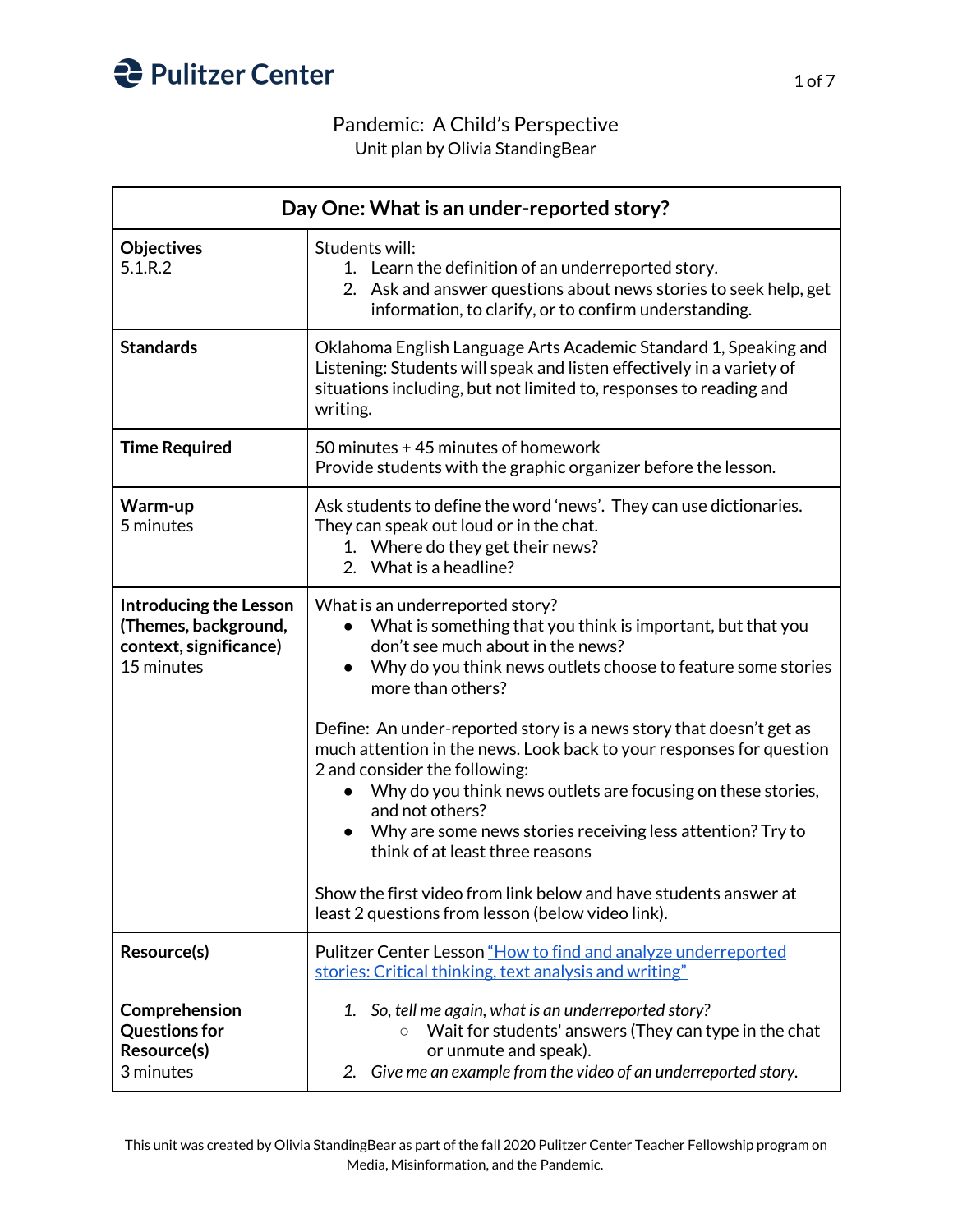| <b>Discussion Questions</b><br>5 minutes | 1. What questions can you ask someone in your life to identify<br>an under-reported story?<br>2. What questions can you ask yourself while observing your<br>immediate environment to begin identifying under-reported<br>stories?<br>3. Which story cited in the video would you be most interested<br>in exploring further, and why?<br>4. Which strategy would you most like to try to begin finding<br>under-reported stories in your community? |
|------------------------------------------|------------------------------------------------------------------------------------------------------------------------------------------------------------------------------------------------------------------------------------------------------------------------------------------------------------------------------------------------------------------------------------------------------------------------------------------------------|
| <b>In-class Activity</b><br>10 minutes   | Go to the following page, search for and SELECT an article associated<br>with the pandemic that interests you:<br><b>Related Pulitzer Center articles</b><br>Say: Please let me know if you need any help.                                                                                                                                                                                                                                           |
| <b>Performance Task(s)</b><br>10 minutes | Open a new Google doc and title it with your FULL NAME<br>1 <sup>1</sup><br>PANDEMIC ARTICLE SUMMARY.<br>(Ex: Bob Ross Pandemic Article Summary)<br>$\circ$<br>2. For tomorrow's lesson, you will need to come to the group<br>with a 1-paragraph, 3-5 sentence, summary of the article you<br>read.                                                                                                                                                 |
| <b>Evaluation</b><br>5 minutes           | Make sure students have found an article. Have students who are<br>lost share their screen so that you can help them find an article and/or<br>set up a Google Doc.                                                                                                                                                                                                                                                                                  |

| Day Two: What makes a good interview?          |                                                                                                                                                                                                                                                                                                                |
|------------------------------------------------|----------------------------------------------------------------------------------------------------------------------------------------------------------------------------------------------------------------------------------------------------------------------------------------------------------------|
| <b>Objectives</b><br>$5.1 \, R.2$              | After this lesson students will be able to:<br>Report on a news story they read.<br>Analyze themes and tools that a journalist uses to tell a story.<br>Evaluate what questions journalists must ask when reporting<br>news stories.<br>Create interview questions for a stranger about COVID-19.<br>$\bullet$ |
| <b>Time Required</b>                           | 50 minutes + 50 minutes of homework                                                                                                                                                                                                                                                                            |
| Warm-up<br>10 minutes                          | 1. Ask students to TELL about the article they read-NOT<br>reading their paragraphs word for word.<br>2. Ask students if they have experienced anything similar with<br>COVID-19 to what they read (connecting to their personal<br>experiences).                                                              |
| Introducing the Lesson<br>(Themes, background, | Say: I want you to watch the following video (link below) and try to guess<br>some of the questions the journalist asked to the interviewee, or subject.                                                                                                                                                       |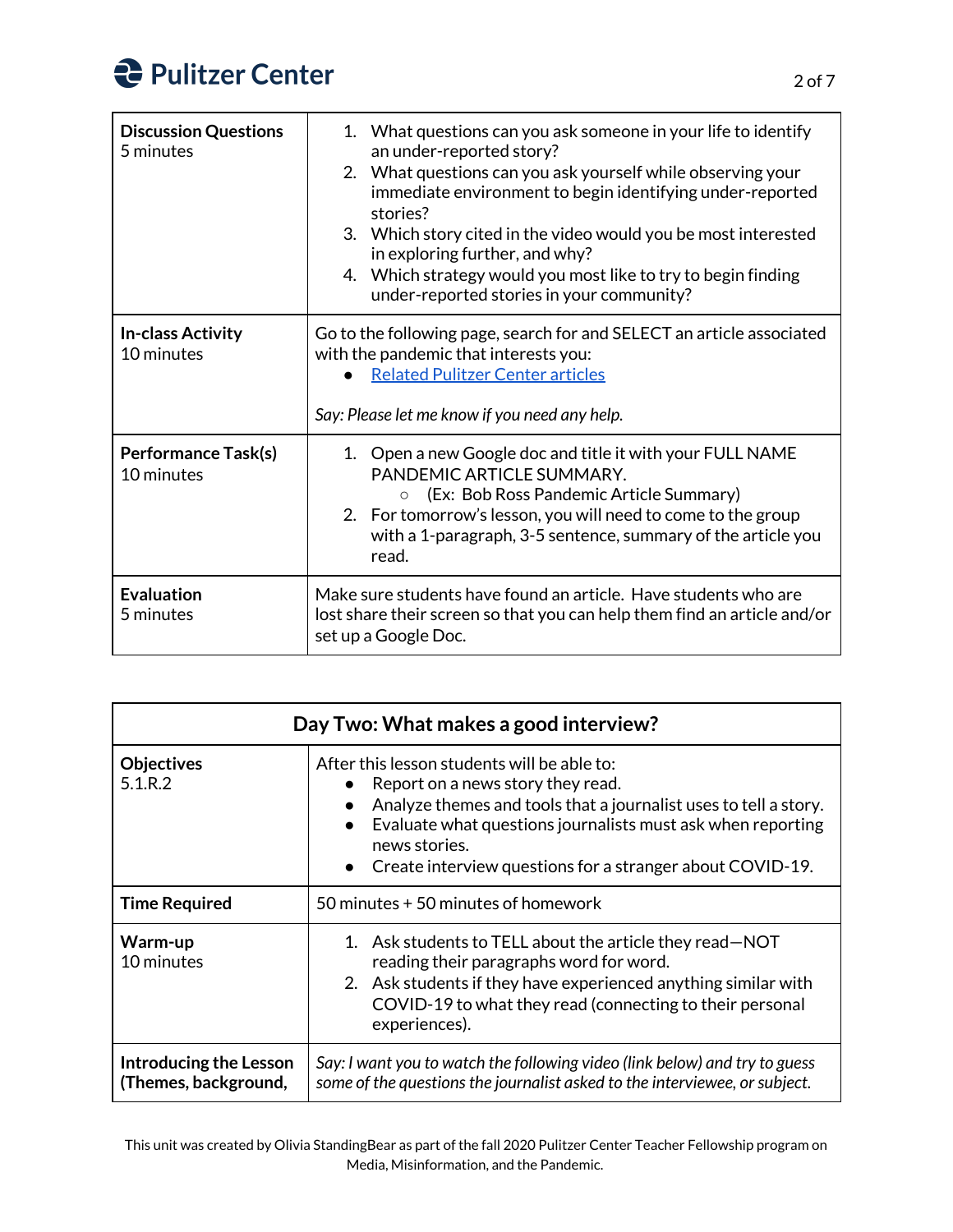| context, significance)<br>15 minutes                                                                                       | 1. Find out how Natasha uses interviews to tell under-reported<br>stories. Be on the lookout for the following tips that Natasha<br>offers for how to conduct interviews yourself:<br>Research and plan questions to prepare for your<br>$\bigcirc$<br>interview<br>Ask open-ended questions<br>$\circ$<br>Take your time<br>$\circ$<br>Listen for quotes that stand out<br>$\circ$<br>2. After you have finished watching the video, write down why,<br>in your own words, each of the four tips from Natasha are<br>important to conducting a successful interview. You may want<br>to take notes while you watch!                                                                                                                                                                                                                                                                                                             |
|----------------------------------------------------------------------------------------------------------------------------|----------------------------------------------------------------------------------------------------------------------------------------------------------------------------------------------------------------------------------------------------------------------------------------------------------------------------------------------------------------------------------------------------------------------------------------------------------------------------------------------------------------------------------------------------------------------------------------------------------------------------------------------------------------------------------------------------------------------------------------------------------------------------------------------------------------------------------------------------------------------------------------------------------------------------------|
| Resource(s)                                                                                                                | Pulitzer Center Lesson "Interview Techniques for Telling<br><b>Under-reported Stories"</b>                                                                                                                                                                                                                                                                                                                                                                                                                                                                                                                                                                                                                                                                                                                                                                                                                                       |
| <b>In-class Activity</b><br>Including discussion<br>questions and                                                          | Follow these steps to conduct an interview of your own! Use this<br>graphic organizer to record your progress.                                                                                                                                                                                                                                                                                                                                                                                                                                                                                                                                                                                                                                                                                                                                                                                                                   |
| comprehension<br>questions for<br>resource(s)*<br>5 minutes<br>*This should go quickly<br>if subjects are<br>pre-arranged. | Step 1: Choose an issue you want to focus on<br>We will be reporting on how COVID-19 has affected<br>individuals and communities around the world, and within our<br>country.<br>What angle of that story isn't getting as much attention as it<br>$\bullet$<br>should?<br>Step 2: Identify your interview subject<br>Your teacher will provide you with your subject and their contact                                                                                                                                                                                                                                                                                                                                                                                                                                                                                                                                          |
|                                                                                                                            | info.<br>Sample email sent out to friends & contacts<br>$\bullet$                                                                                                                                                                                                                                                                                                                                                                                                                                                                                                                                                                                                                                                                                                                                                                                                                                                                |
| <b>Performance Task(s)</b><br>20 minutes                                                                                   | Step 3: Research and plan questions to prepare for your interview<br>Once someone has agreed to be interviewed by you, it's time to<br>prepare.<br>Do some research. What do you know about your subject?<br>For example, if you know they live in a certain neighborhood<br>or teach at a certain school, you could research that<br>neighborhood or school to get more context for your<br>interview.<br>Next, make a list of 5-10 questions you plan to ask your<br>2.<br>subject. Use your interview form. What do you want to make<br>sure you come away knowing or exploring?<br>Remember to ask open-ended questions (questions<br>$\circ$<br>that can't be answered with just "yes" or "no") to<br>encourage your subject to talk more.<br>Be sure to plan the progression of your questions in<br>$\bigcirc$<br>advance, too. For example, you might want to start<br>with a broad, easy-to-answer question, and get to |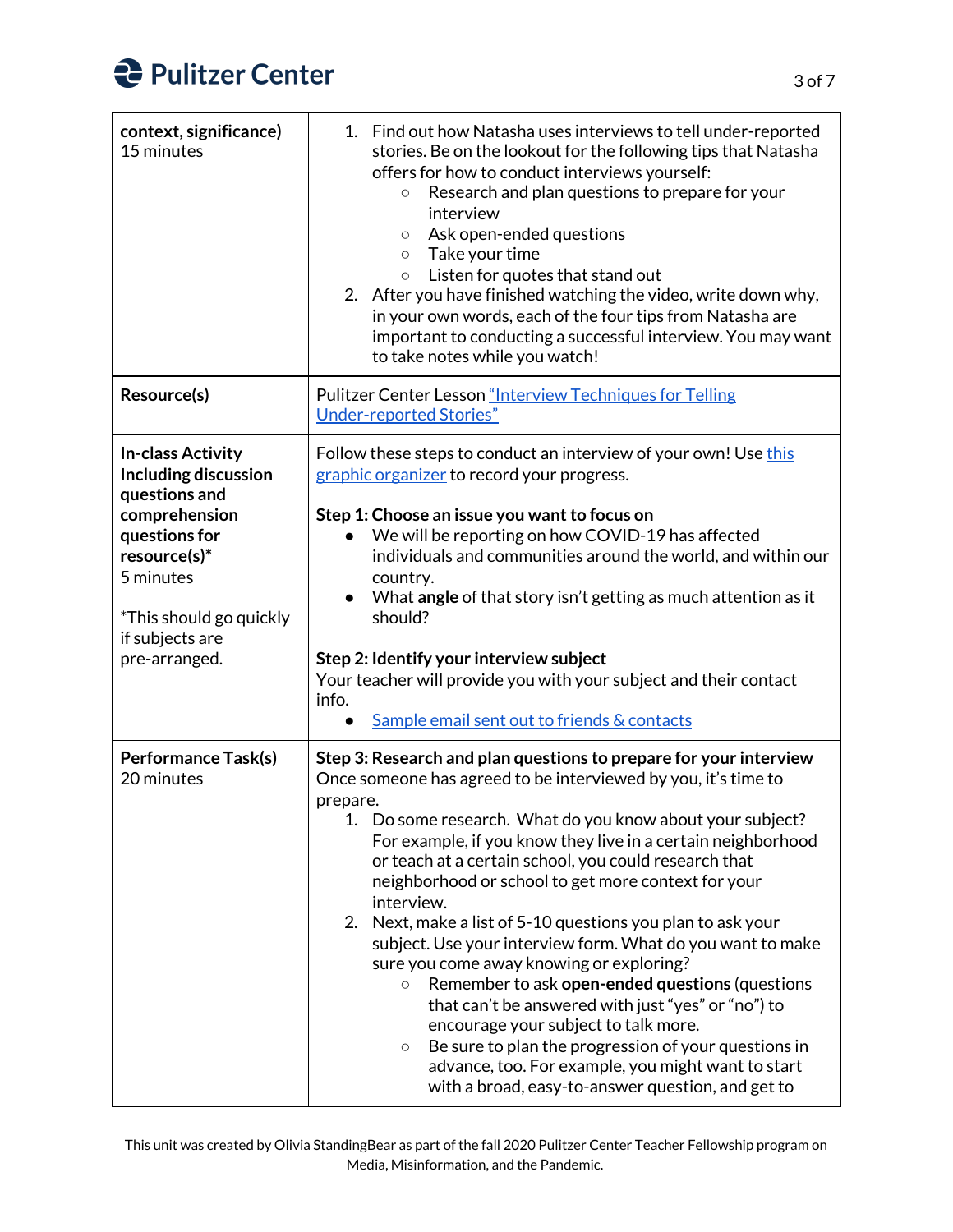|                               | more specific or more personal questions later in the<br>interview, once you have built trust with your subject.<br>3. Some questions you might reflect upon yourself:<br>What is COVID-19?<br>$\bigcirc$<br>How is COVID-19 impacting me?<br>$\circ$<br>How is COVID-19 impacting different communities?<br>$\circ$<br>Why?<br>Who is responsible for helping these communities?<br>$\circ$<br>(government angle?)<br>How do I keep myself safe?<br>$\circ$<br>How can I support my community?<br>$\circ$<br>What is the pandemic telling us about ourselves, our<br>$\circ$<br>nation? |
|-------------------------------|------------------------------------------------------------------------------------------------------------------------------------------------------------------------------------------------------------------------------------------------------------------------------------------------------------------------------------------------------------------------------------------------------------------------------------------------------------------------------------------------------------------------------------------------------------------------------------------|
| <b>Homework</b><br>50 minutes | Practice asking your interview questions in front of the mirror, with a<br>family member. Be sure to share your interview questions with your<br>teacher for review (Google doc, PDF, Word doc).                                                                                                                                                                                                                                                                                                                                                                                         |
| <b>Evaluation</b>             | Students will write interview questions and share with the teacher.                                                                                                                                                                                                                                                                                                                                                                                                                                                                                                                      |

| Day Three: Conducting the Interview                                                          |                                                                                                                                                                                                                                                                                                                                                                                                                                                          |
|----------------------------------------------------------------------------------------------|----------------------------------------------------------------------------------------------------------------------------------------------------------------------------------------------------------------------------------------------------------------------------------------------------------------------------------------------------------------------------------------------------------------------------------------------------------|
| <b>Objectives</b><br>5.1.R.1                                                                 | After this lesson students will be able to<br>Conduct an interview with someone about their experiences<br>with COVID-19<br>Actively listen to others' perspectives.<br>Speak clearly using appropriate discussion rules with<br>awareness of verbal and nonverbal cues.<br>Ask questions during the interview that relate to what the<br>subject is saying.<br>Write down crucial notes from the interview.<br>Reflect upon the interview.<br>$\bullet$ |
| <b>Time Required</b>                                                                         | 60 minutes                                                                                                                                                                                                                                                                                                                                                                                                                                               |
| Warm-up<br>10 minutes                                                                        | Students will ask questions to the teacher to practice.                                                                                                                                                                                                                                                                                                                                                                                                  |
| <b>Introducing the Lesson</b><br>(Themes, background,<br>context, significance)<br>5 minutes | Make sure the virtual meeting is set up. When the subject comes<br>online, test audio/visual, make introductions, nand thank the subject<br>for coming.                                                                                                                                                                                                                                                                                                  |
| Resource(s)                                                                                  | Pulitzer Center Lesson "Interview Techniques for Telling"<br><b>Under-reported Stories"</b>                                                                                                                                                                                                                                                                                                                                                              |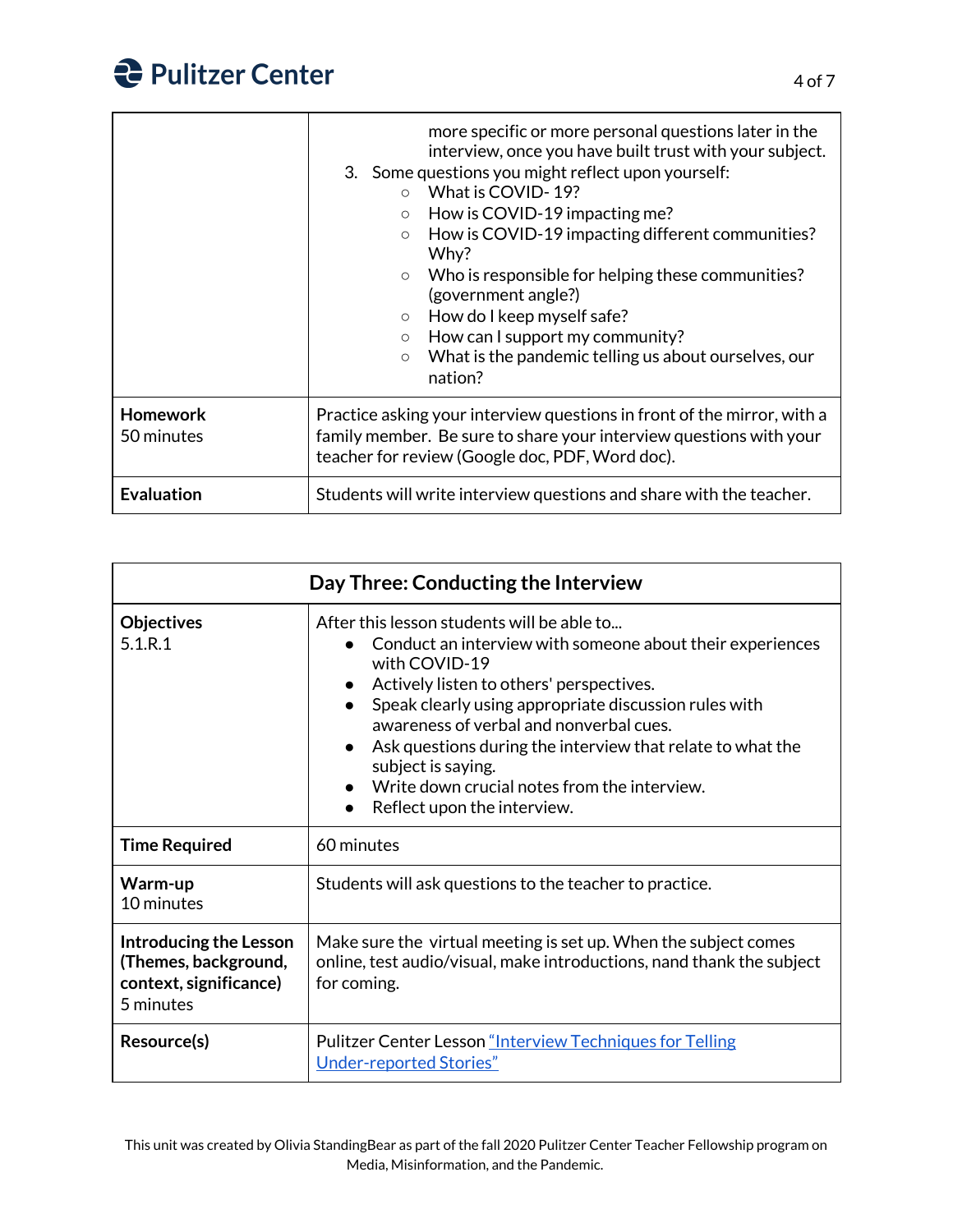## **Pulitzer Center**

| <b>In-class Activity</b><br>Including discussion<br>questions and<br>comprehension<br>questions for<br>resource(s)<br>30 minutes<br>Interviews will have to<br>be conducted one at a<br>time and may include<br>more than one student,<br>dependent on number<br>of subjects | <b>Step 4: Conduct the interview</b><br>During the interview, be sure to ask the important questions you<br>prepared, but be open and flexible, too. Ask follow-up questions when<br>your subject says something interesting or unexpected. Leave plenty<br>of quiet time in between questions, because your subject might say<br>more. If they don't, use simple prompts like "Can you tell me more<br>about that?" to show your interest. And remember to build trust with<br>your subject, try to set them at ease, and take your time.<br>Tip: It's important to quote people accurately, but it is hard to write down<br>everything they say. Many journalists record their interviews so they can<br>listen to them later. Consider asking your subject whether they are<br>comfortable being recorded, and if they are, use a phone, computer, or<br>audio recording device during the interview. That way, you can focus on<br>listening, asking follow-up questions, and only jotting down notes when<br>your subject says something that really stands out to you.<br>Before you end your interview, get a photo of your subject. You may<br>ask them to share a photo with you, or take one yourself by taking a<br>screenshot. |
|------------------------------------------------------------------------------------------------------------------------------------------------------------------------------------------------------------------------------------------------------------------------------|--------------------------------------------------------------------------------------------------------------------------------------------------------------------------------------------------------------------------------------------------------------------------------------------------------------------------------------------------------------------------------------------------------------------------------------------------------------------------------------------------------------------------------------------------------------------------------------------------------------------------------------------------------------------------------------------------------------------------------------------------------------------------------------------------------------------------------------------------------------------------------------------------------------------------------------------------------------------------------------------------------------------------------------------------------------------------------------------------------------------------------------------------------------------------------------------------------------------------------------------|
| <b>Performance Task(s)</b><br>15 minutes in class<br>30 minutes homework                                                                                                                                                                                                     | Step 5: Edit your interview<br>After your interview, you will have much more material than you can<br>publish. To edit your interview, listen to the recording and/or read<br>back through your notes to identify quotes that stand out. Remember<br>Natasha's tip: "Great quotes capture the emotion and humanity of a<br>story." Consider the following: Where in your interview did the subject<br>express excitement, tension, feeling? Try to capture that in the quotes<br>you select.                                                                                                                                                                                                                                                                                                                                                                                                                                                                                                                                                                                                                                                                                                                                               |
|                                                                                                                                                                                                                                                                              | Finally, assemble an interview excerpt to share! Be sure to include<br>the following elements:<br>A 3-5 sentence introduction that explains the issue you chose<br>to explore, and why it is important to hear from the person<br>you interviewed on this issue.<br>3-5 strong quotes from the interview that illustrate the issue<br>you explored with your subject, as well as the personality and<br>feelings that shone through during your conversation.<br>A 3-5 sentence reflection on what you learned from your<br>subject about the pandemic's effects on your subject, their<br>country, and how it compares/contrasts with your personal<br>experience.<br>A photo of your interview subject.<br>Use this form to complete your written report.                                                                                                                                                                                                                                                                                                                                                                                                                                                                                |
| <b>Evaluation</b>                                                                                                                                                                                                                                                            | Students and teachers evaluate side-by-side with student rubric.                                                                                                                                                                                                                                                                                                                                                                                                                                                                                                                                                                                                                                                                                                                                                                                                                                                                                                                                                                                                                                                                                                                                                                           |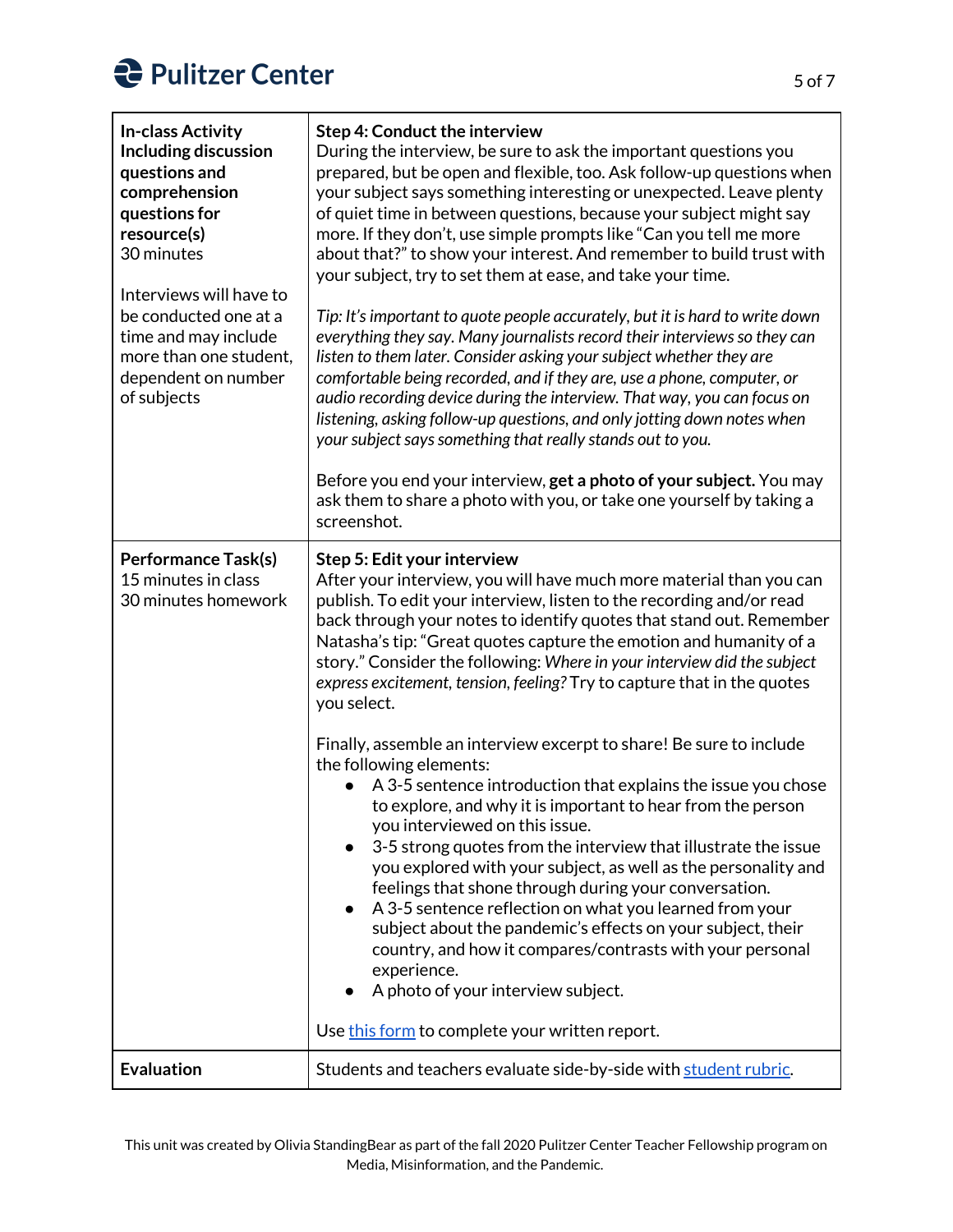## **Pulitzer Center**

|                                                                                                                                  | Day Four: How are you going to tell your story?                                                                                                                                                                                                                                                                                                                                                                               |  |
|----------------------------------------------------------------------------------------------------------------------------------|-------------------------------------------------------------------------------------------------------------------------------------------------------------------------------------------------------------------------------------------------------------------------------------------------------------------------------------------------------------------------------------------------------------------------------|--|
| <b>Objectives</b><br>5.1.R.3                                                                                                     | Students will<br>Evaluate what details they want to share from their interview<br>with a public audience<br>Prepare a visual or audio presentation that communicates<br>$\bullet$<br>details from their interviews, and students' reflections on<br>what they learned form conducting interviews<br>Engage in collaborative discussions with other students.<br>$\bullet$                                                     |  |
| <b>Time Required</b>                                                                                                             | 50 minutes + 90 minutes of homework                                                                                                                                                                                                                                                                                                                                                                                           |  |
| Warm-up<br>3 minutes                                                                                                             | Show photos from presentation<br>1. Which one do you like most? Why?<br>Read a caption and guess which image it's describing.<br>2.                                                                                                                                                                                                                                                                                           |  |
| <b>Introducing the Lesson</b><br>(Themes, background,<br>context,<br>significance)-Project<br><b>Explanation</b><br>10 minutes   | Show examples of different media forms: articles, videos, slide<br>presentations, drawings, audio recordings, etc.<br>Pause after presenting each form. Ask students how they felt, what<br>are the benefits of each form.                                                                                                                                                                                                    |  |
| Resource(s)                                                                                                                      | www.npr.org<br>www.youtube.com<br>www.newsela.com<br><b>Pulitzer Center written articles</b><br><b>Kimberly's Story</b><br>Presentation                                                                                                                                                                                                                                                                                       |  |
| <b>In-class Activity</b><br>Including discussion<br>questions and<br>comprehension<br>questions for<br>resource(s)<br>37 minutes | Have students choose a form they want to use for their presenations<br>and begin planning. Work with students on the process.<br>Facilitation note: Journalist Sindya Bhanoo came to visit the class and<br>teach about what to focus on for their reports. Students were excited to<br>meet a Pulitzer journalist. To connect students with a virtual<br>presentation by a journalist, contact education@pulitzercenter.org. |  |
| <b>Performance Task(s)</b>                                                                                                       | Students will complete their work at home, will turn in for feedback<br>from the teacher, and will practice their presentation at home.                                                                                                                                                                                                                                                                                       |  |
| <b>Evaluation</b>                                                                                                                | <b>Student Rubric</b>                                                                                                                                                                                                                                                                                                                                                                                                         |  |